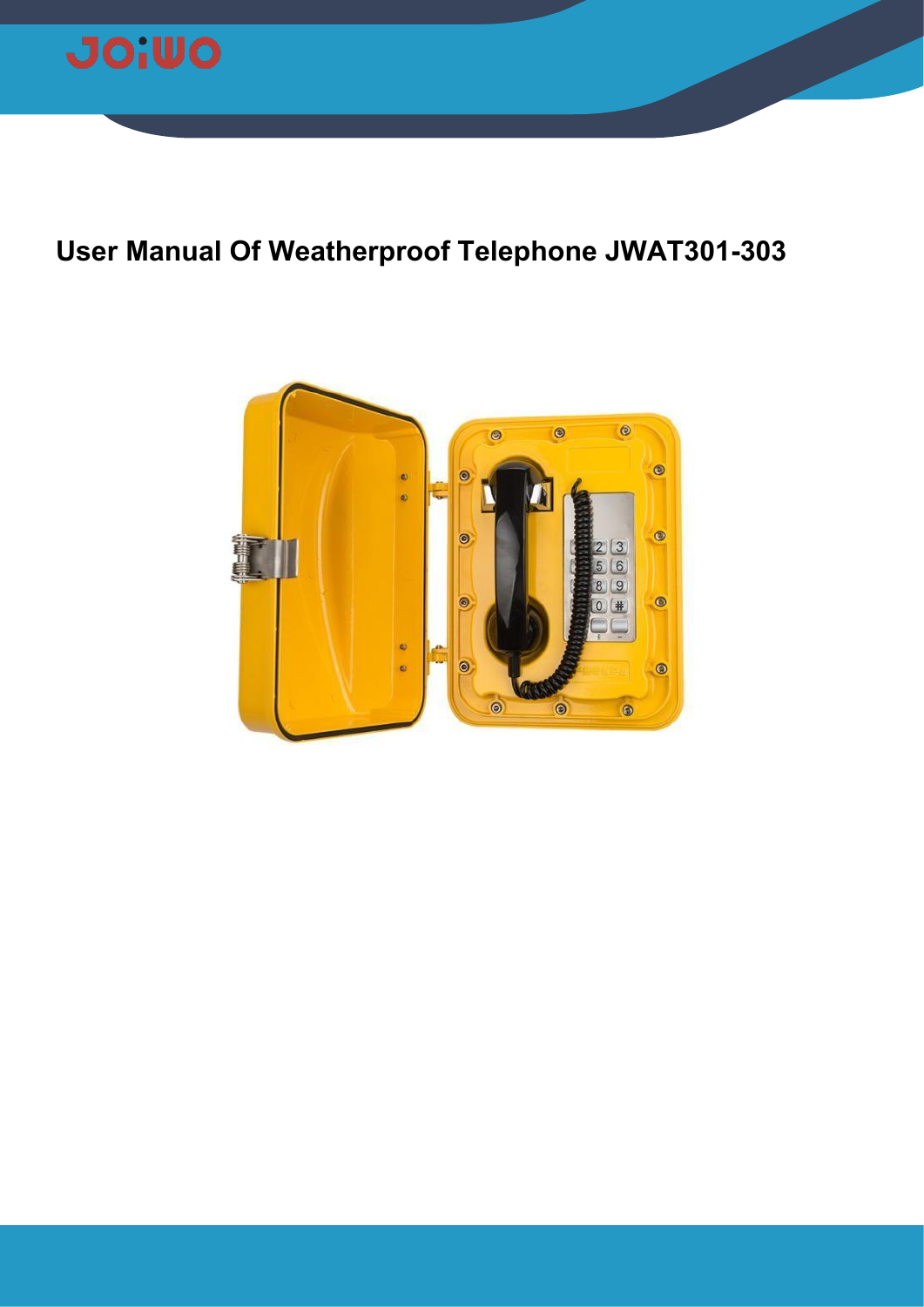

## **Table of Contents**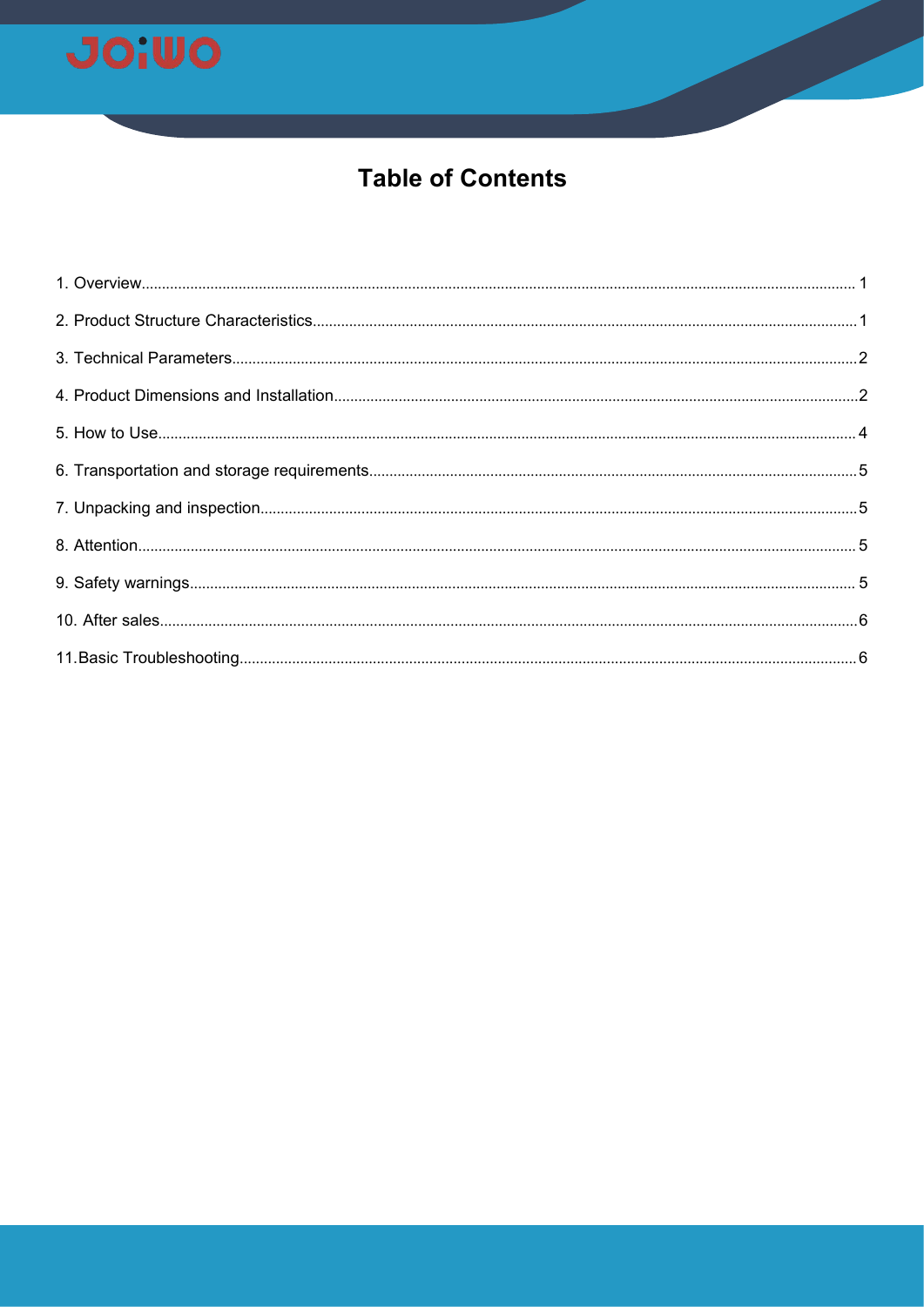

### <span id="page-2-0"></span>**1. Overview**

JWAT301-303 waterproof telephone product is a high-tech product that used for tunnel,subway, highway, power plant, petrol station, terminal, steel company which have special requirements for moisture, fire, dust, and frost. It is a high-tech product that combines the actual needs of high-moisture and high-noise places. It is an indispensable and extremely ideal industrial communication product which is widely used in humid, dusty, corrosive and strong noise places.

## **1.1 Product Features**

1.1.1 The JWAT301-303 waterproof telephone case ismade of aluminum alloy die-casting, which has good impact strength and protection performance. The surface high temperature powder is not electromagnetically sprayed to prevent static electricity. Full keyboard input, you can not only directly enter the number of the other party to make a call, you can also set a shortcut key to speed dial. After high and low temperature testing, screening, procurement and production, the circuit has undergone strict waterproof treatment and protective treatment, which has further improved the environmental adaptability of the machine. The phone uses an anti noise handle to make calls clearer in high-noise environments.

## **1.2 Application**

1.2.1 This Weatherproof Telephone Is very popular for subways, highways, power plants, petrol stations, docks, steel companies and other environments that have special requirements for moisture, fire, noise, dust and frost.

1.2.2 Ambient Temperature: -40° F~+140° F

1.2.3 Relative Humidity:≤95%( room temperature)

1.2.4 Atmospheric Pressure: 80~110KPa

#### <span id="page-2-1"></span>**2. Product Structure Characteristics**

**2.1** The weatherproof telephone consists of two parts: the housing (including die-cast aluminum shell, stainless steel keyboard, die-cast zinc hanging fork, PC handle) and the double-sided integrated circuit motherboard.

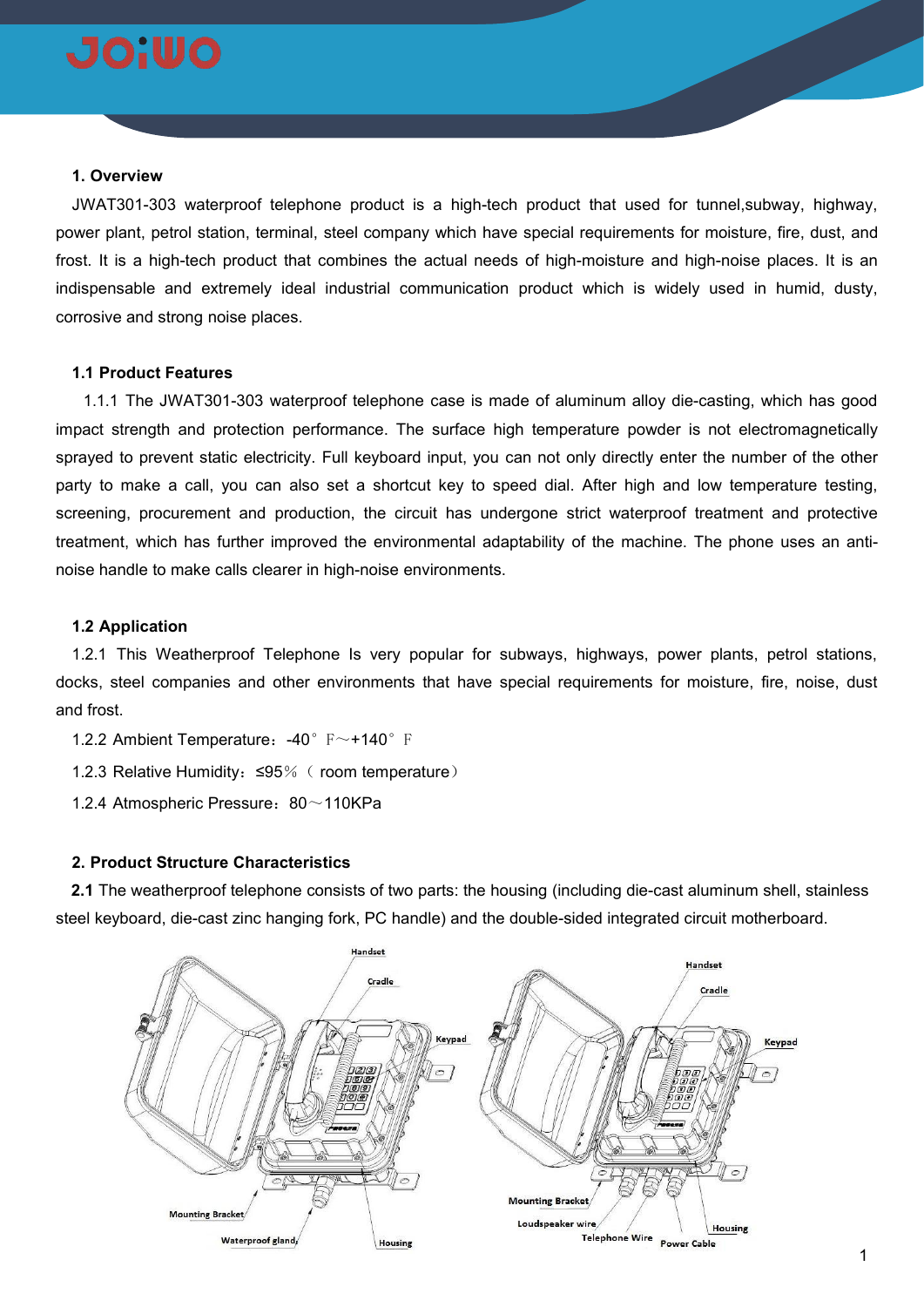

## <span id="page-3-0"></span>**3. Technical Parameters**

- **3.1** Power supply: Telephone line powered or 220V AC Power supply.
- **3.2** Network communication protocol: Analogue.
- **3.3** Frequency response: 300 ~ 3400Hz
- **3.4** Protection level: IP66
- **3.5** Specification: 13.5''\*11.4'' \* 8.1''
- **3.6** Installation: Wall-mounted
- **3.7** Net weight: 18LBS

## <span id="page-3-1"></span>**4. Product Dimensions and Installation**

## **4.1 product dimensions**



### **4.2 Installation:**

**1.** Lock the mounting bracket with the delivered M8 screws to the back of the cabinet. The screws must be tightened, and the direction of the bracket cannot be reversed, as shown in Figure above.

**2.** Measure the holes of the bracket at the installation position, and then fix the phone with the expansion screws to the place to be installed. Pay attention to the level when punching, otherwise the cover will open and close automatically after installation. Easy to pinch when using.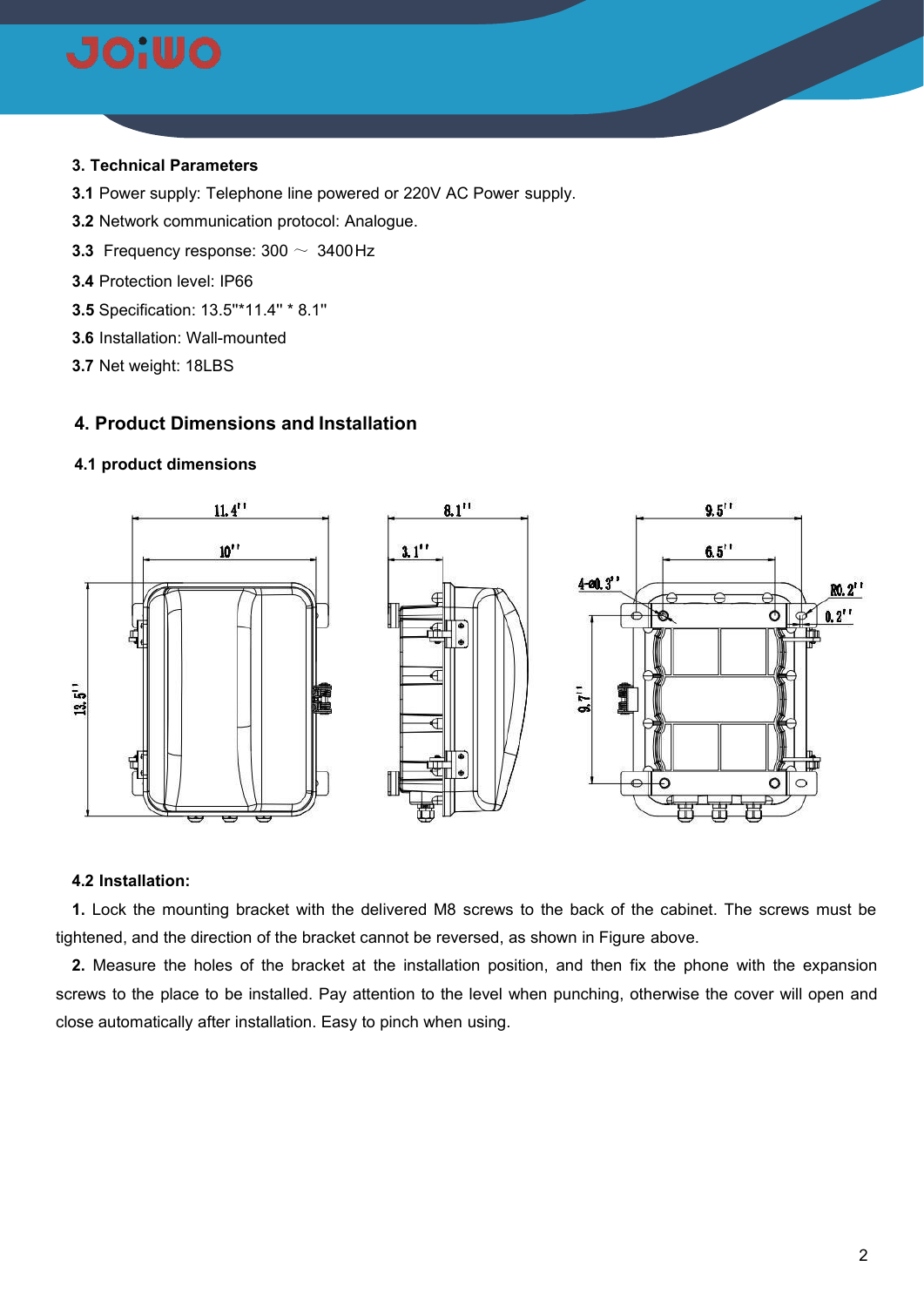

## **4.3 Telephone wiring: (JWAT303)**

**1.** The four-core wire connection of the loudspeaker and warning light: the horn wire UL2464 4\*18AWG is connected to the two wires of the waterproof horn through the terminal block in the waterproof junction box. The horn wire is not divided into wire sequence and color. Please note that there should be no copper wire when connecting. Exposed, the terminal screw must be locked tightly and not locked to the insulated wire.

**1.1** Waterproof police light wire connection: The police light wire UL2464 4\*18AWG is connected to the two wires of the waterproof speaker through the terminal block in the waterproof junction box. The wiring sequence and color of the police light wire (red positive and yellow negative), pay attention to the wiring. The copper wire is exposed, and the terminal screw must be locked tightly and not locked to the insulated wire.

**2.** Signal line connection: The RJ11 crystal plug has been suppressed when the telephone line leaves the factory. You can use the adapter to connect in the junction box, or cut off the crystal plug and connect it directly in the junction box with the system telephone line through the terminal. Note, use it when connecting There are two wires in the middle of the telephone line, and the two wires on both sides are not connected to the phone. Don't connect them wrongly to prevent the phone from not working.

**3.** Power cord connection: The power cord adopts UL2464 3\*18AWG cable, the green wire is the Earth wire, which must be effectively grounded during installation, and the Black is Naught wire,the white is Live Wire. It is connected to the AC220V AC power supply through the terminal block in the waterproof junction box. Pay attention to the wiring There should be no exposed copper wires, and the terminal screws should be locked tightly and not locked to the insulated wire.

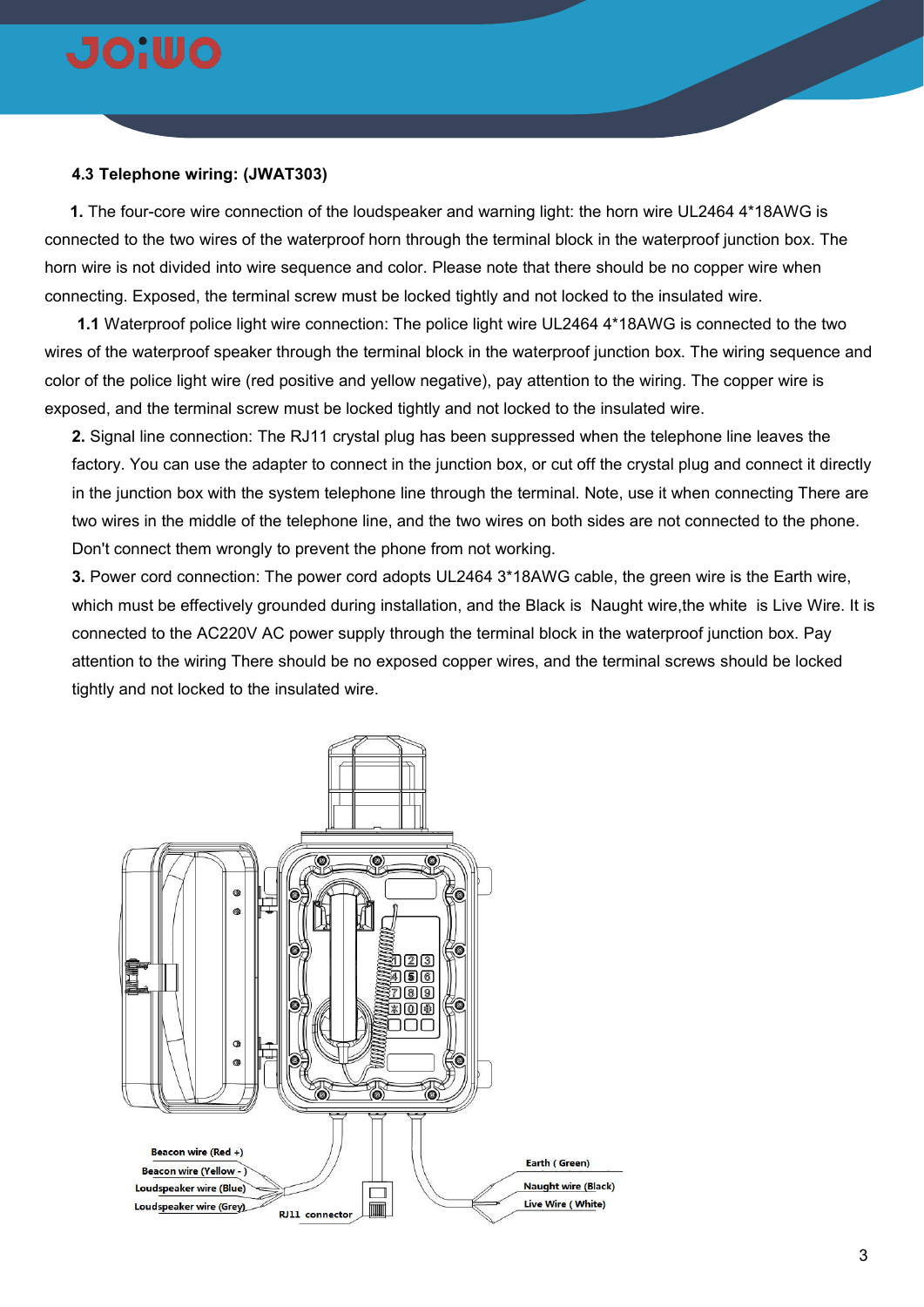

## **4.4 Telephone wiring: (JWAT301)**

**1.** Signal line connection: The RJ11 crystal plug has been suppressed when the telephone line leaves the factory. You can use the adapter to connect in the junction box, or cut off the crystal plug and connect it directly in the junction box with the system telephone line through the terminal. Note that the phone line is used when connecting. The two wires in the middle and the two wires on both sides are not connected to the phone. Don't connect them wrongly to prevent the phone from not working.



## <span id="page-5-0"></span>**5. How to Use**

## **5.1 How to use JWAT301, JWAT303:**

The telephone is connected to a host system, and the number of the phone is determined according to the rules and lines of the host system, and the actual allocation shall prevail.

#### **5.1.1 How to make a call**

The caller goes off-hook, Type the number keys directly on the keyboard and dial the desired number. **Redial:** After normal dialing, go off-hook once and type the R key on the keyboard, last dialed number will be dialed out.

**Urgent call**: in cooperation with the dispatcher, you can dial an emergency number with one touch. **Hang up**: Press the hang up button to enter the FLASH mode, you can dial a third party phone.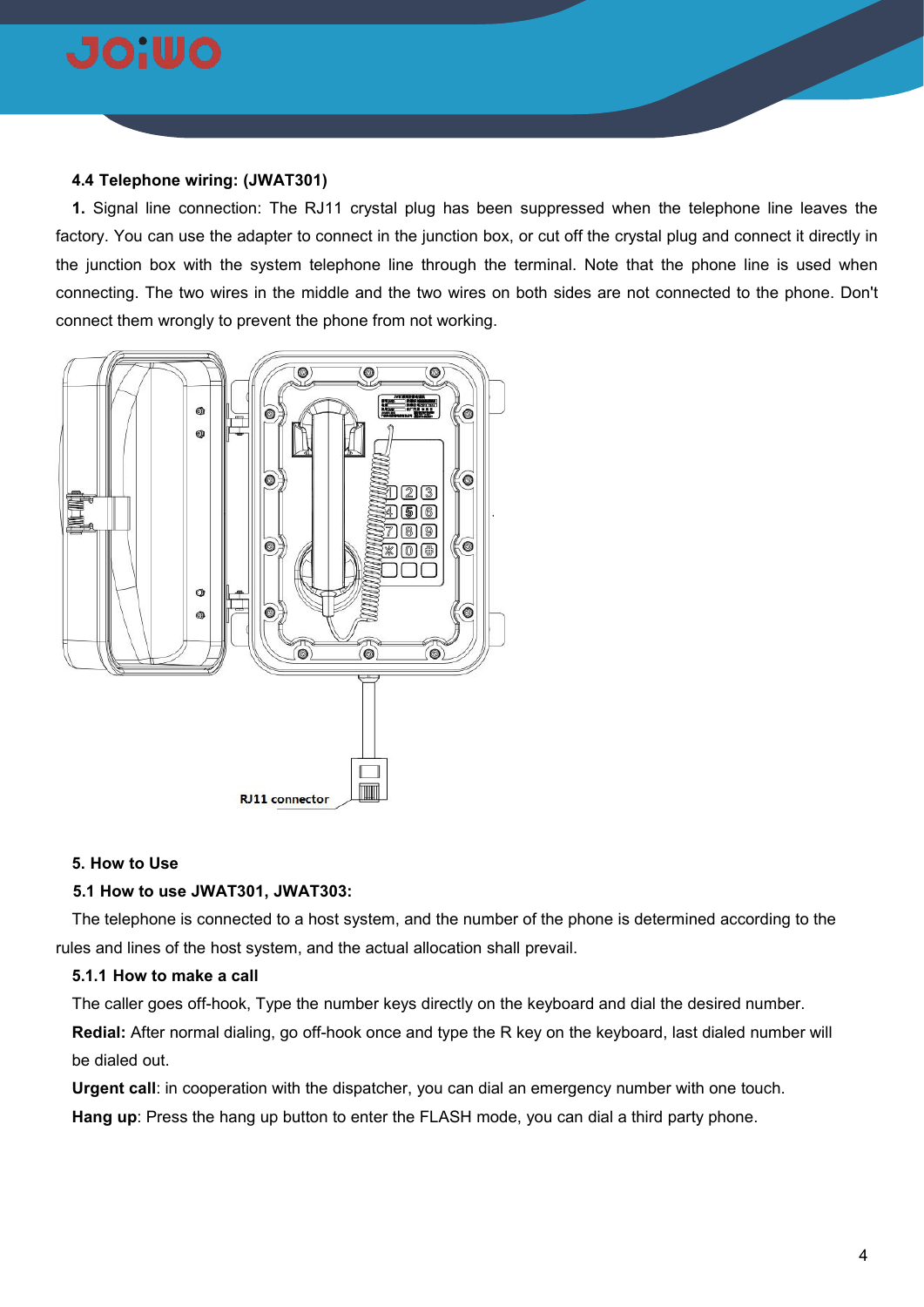

#### **5.1.2 How to answer a call:**

JWAT307: When there isan incoming call, the phone rings, and the PA is automatically turned on. After three rings, it is automatically connected (the number of ringing times can be set). Automatically hang up after busy tone, not occupying the channel and not affecting the next incoming call

JWAT306: The buzzer rings when there is an incoming call, and it stops ringing after going off-hook. Use the handset to talk to the other party normally. After the call ends, hang up the handset.

## <span id="page-6-0"></span>**6. Transportation and storage requirements**

**6.1** During transportation, the product is not allowed to be subjected to severe mechanical shock or direct sunlight and rain, to prevent falling, collision, and heavy pressure. The maximum height of the outer box stack should not exceed 5 layers.

**6.2** The product should be stored in a dry, clean, well-ventilated environment at ambient temperature (0-40 ° C), in a non-corrosive medium warehouse, away from fire and heat sources.

### <span id="page-6-1"></span>**7. Unpacking and inspection**

**7.1** Check that the instruction manual and accessories in the box are complete.

**7.2** The appearance of the product shall be checked and the marking shall be complete.

## <span id="page-6-2"></span>**8. Attention**

**8.1** Please read this manual before use to understand the product performance and use methods, so as to avoid accidents and damage to the product due to mis-operation.

**8.2** The product should be checked carefully before use to ensure that it is installed and used without damage by external forces.

**8.3** The product should be stored in a cool, clean and dry environment.

**8.4** During the construction process, the product must be operated strictly in accordance with the wiring requirements of the product. Strong and weak currents must be routed separately to avoid affecting the performance of the product, making the product unstable, poor call sound quality, and reducing product life.

#### <span id="page-6-3"></span>**9. Safety warnings**

**9.1** Do not install or repair under power.

**9.2** Do not repair in the danger area when the phone fails.

**9.3** Cruel hitting the product is strictly prohibited.

**9.4** Avoid strong vibrations, shocks and water splashes.

**9.5** When the product is overhauled, do not change the specifications and models of circuit components , otherwise the performance will be destroyed